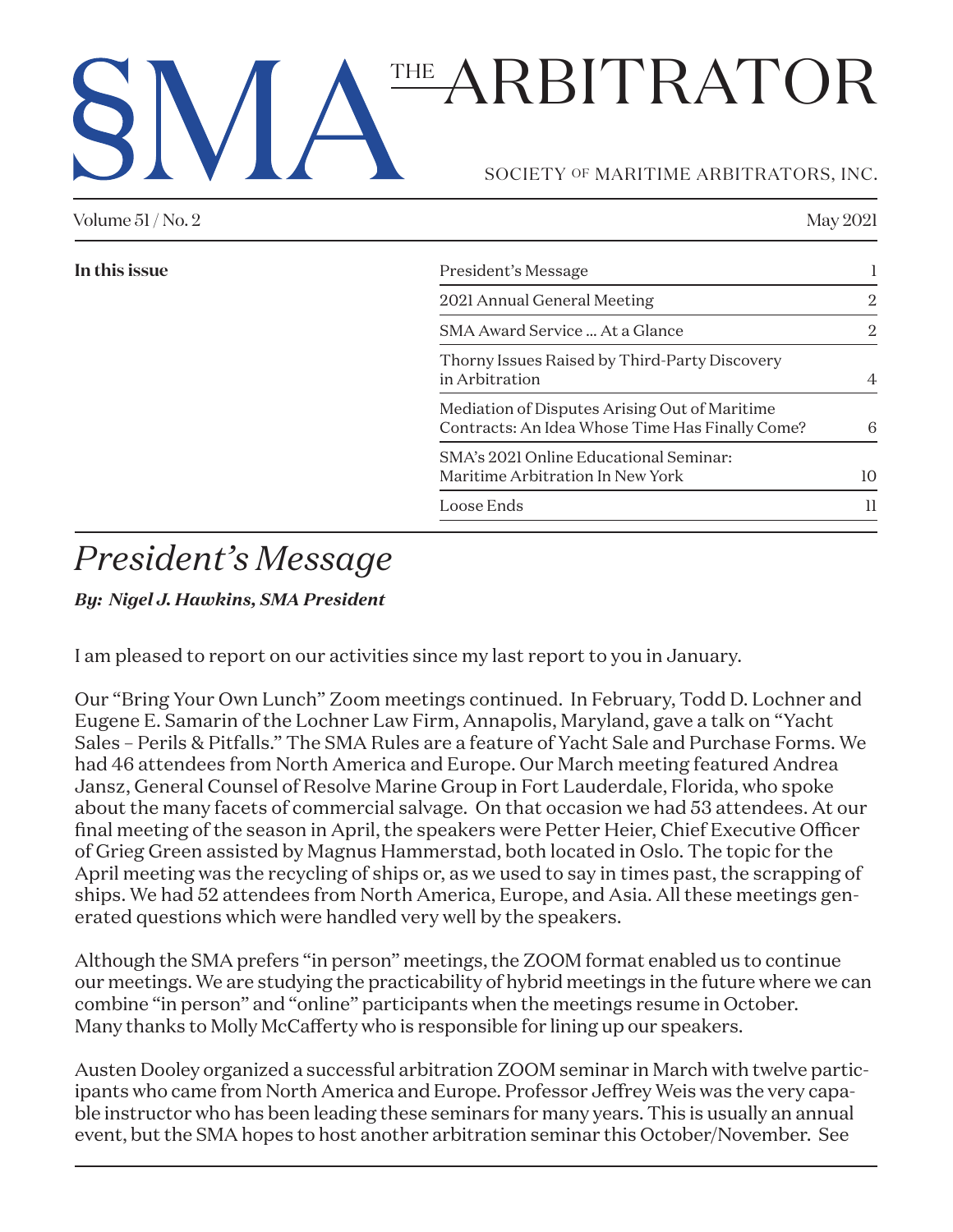Austin's full report at page 10 below, which also contains remembrances of the early years by Tony Siciliano.

This year the SMA has recorded ten awards to date. Your membership has reported 31 appointments this year and we trust these two numbers will increase at a faster pace for the balance of the year.

*I have been honored to serve as President of the SMA these last two years and can say that the SMA has a very strong group of Governors who can come to the aid of their fellow Governors when circumstances require. I wish the SMA all success in the future.*

Nigel J. Hacekin

*Nigel J. Hawkins President*

## 2021 Annual General Meeting

The SMA Annual General Meeting took place on May 11, 2021, via Zoom.

LeRoy Lambert was elected to serve as President and Robert C. Meehan as Vice-President for 2021- 23.

The following persons were elected to the Board of Governors for two-year terms: 1) Lucienne Carasso Bulow, 2) Molly G. McCafferty, 3) Daniel J. Schildt and 4) Soren Wolmar. Those elected join the following Governors serving out their 2020-22 terms: 5) David W. Martowski, 6) David Gilmartin and 7) Michael J. Northmore.

Bob Meehan becoming Vice-President created a vacancy in the class of 2020-22 Governors. In accordance with the By-Laws, the Board designated 8) Anne P. Summers to fill that term and President Lambert appointed 9) Dick Corwin and 10) George J. Tsimis to the Board. President Lambert appointed, and the Board approved, David Gilmartin as Treasurer and Soren Wolmar as Secretary. Immediate Past President Hawkins remains on the Board as an *ex officio* member for 2021-22.

Congratulations to the new Officers and Board!

Tom Fox was term limited and not eligible to stand for another term. Tom is a former Vice-President and long-time member of the SMA, and has for years led the SMA in the resolution of recreational boat salvage disputes. A special thanks to Tom for his service to and support of the SMA.

Thank you as well to President Hawkins for his service during an especially difficult period.

## SMA Award Service … At a Glance

### *By Robert C. Meehan, Partner, Eastport Maritime, SMA Vice-President*

A distinguishing feature of SMA arbitration is that unless the parties request otherwise, all awards are published. Since its beginning in 1963, the SMA has issued more than 4,400 awards, including thirty-two in 2020. This column will become a regular feature in The Arbitrator, highlighting selected recent awards with a view toward providing insight into the diversity and outcomes of the myriad disputes decided by SMA arbitrators, as well as the broad range of their authority and the remedies available under the SMA Arbitration Rules. The award summaries are not intended to be comprehensive in scope but rather to promote discussion and invite further investigation by the reading of the awards themselves. Details are at https://www. smany.org/award-service-main.html. Please contact Patricia Leahy (pleahy@smany.org) if you are interested in subscribing to the SMA Award Service. The awards are also accessible on Lexis and Westlaw. For details on how to search on Lexis, go to https://www.smany.org/lexis-nexis-search.html.

### **M/Y CLUB M [SMA 4301 - January 27, 2017]**

*MARSALV – SMA Salvage Rules – Salvage or Assistance – Amount of Award*

This arbitration involved the grounding of a motor yacht and whether services provided to free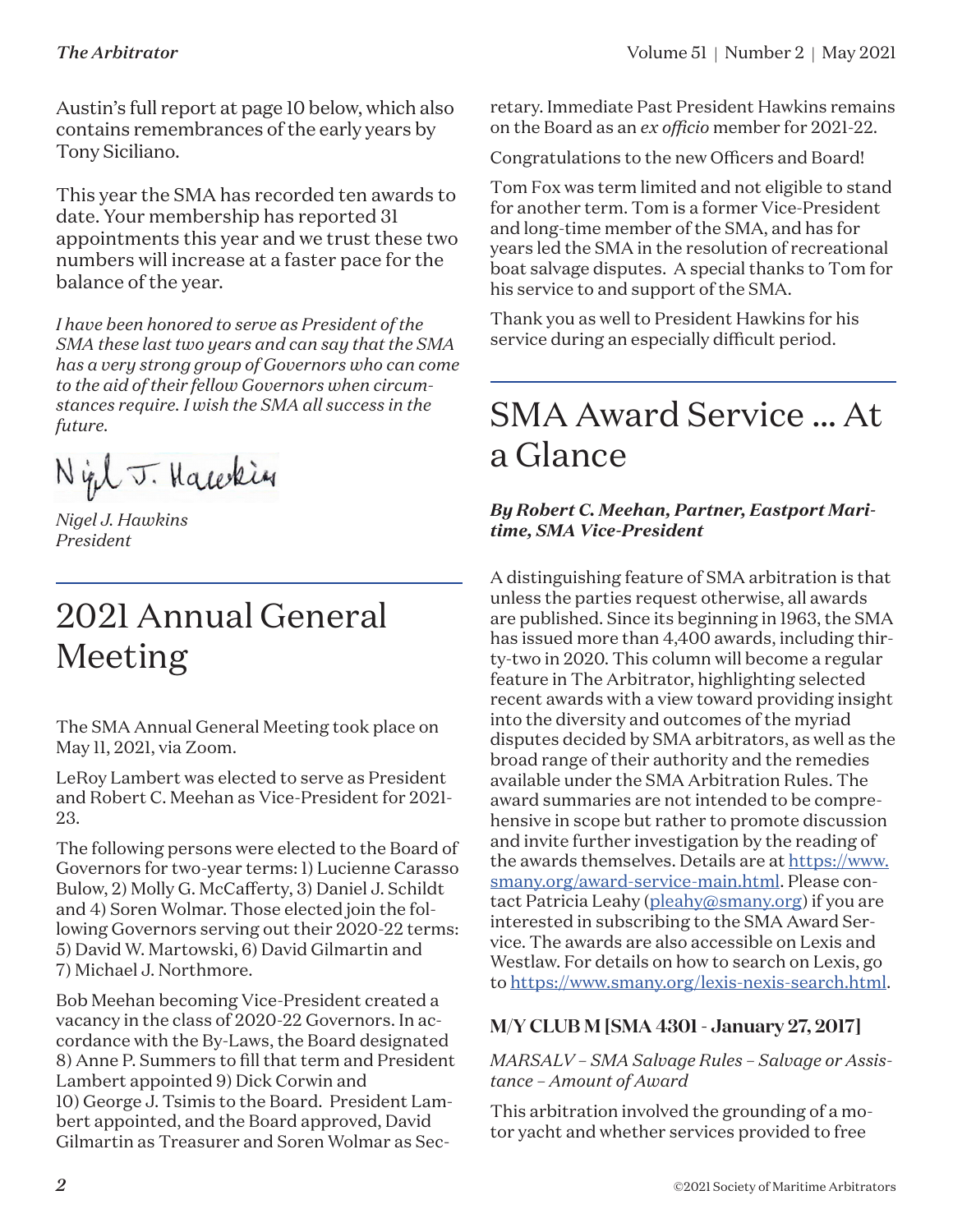her constituted salvage or towage assistance. The parties appointed a sole arbitrator and agreed to proceed on documents alone in accordance with the Rules for Recreational and Small Commercial Vessel Salvage Arbitration of the Society of Maritime Arbitrators ("SMA Salvage Rules").

The owner of the M/Y CLUB M ("the Yacht") hired an experienced captain and two relief captains as crew to drive his boat from Beaufort, N.C. to Florida. Shortly into the voyage, while transiting the Intracoastal Waterway, the Yacht ran aground on a sandy shoal. About an hour after the grounding, the Captain and crew concluded that waiting for the flood tide and reversing the engines was not an option and requested towage assistance from Sea Tow. The Yacht was freed from the shoal by Sea Tow employing a combination of prop-blasting and towing. The Yacht's Captain signed a MARSALV No Cure-No Pay Agreement. Sea Tow subsequently invoiced the owner in the amount of USD 393,000, representing 12% of the Yacht's value. Owner declined payment and this arbitration followed.

At issue was whether the Yacht was in "marine peril" and whether the owner was bound by the MARSALV agreement signed by the Captain. The sole arbitrator ruled that Sea Tow was entitled to a salvage reward, finding that the owner was bound by the MARSALV Agreement and that Sea Tow's services were not simple towage but met the three elements necessary for a salvage award: the existence of a marine peril; service voluntarily rendered when not required as an existing duty from a special contract; and success in whole or part.

### **M/V ROMANTIC [SMA 4299 – January 11, 2017]**

#### *BPVoy4 – Safe Port/Berth – Hold-In Tugs – Consolidation*

In this consolidated arbitration, the owner of the M/V ROMANTIC ("the Vessel") sought recovery from the charterer of the cost of four hold-in tugs employed during loading at IMTT St. Rose; and the charterer sought indemnity from the sub-charterer in the event that charterer was found liable to the owner. It was uncontested that given the river conditions on the Mississippi at the time of loading, four hold-in tugs were required in order for the port and berth to be safe. The owner claimed that the charterer breached its obligations under the safe port/berth provisions of the Head Charter by

refusing to pay for and not reimbursing the owner for the cost of the tugs.

The Vessel, a 150,000-Mt DWT tanker, was voyage chartered on a BPVOY4 charter party ("Head Charter") to load up to a full cargo of DPP, with loading range of 1 to 3 SP/STS USG EXCL FLORI-DA NNOBI Baton Rouge. The Head Charter included other load options in the Caribbean and South America. The charterer subsequently re-let part of the space to another, although the sub-charter ("Sub-Charter,"\ collectively "the Charters") specifically identified the load port as "1SP/STS St Rose," which was within the range negotiated in the Head Charter.

Both Charters included Clause 5.1 of the BPVOY4 printed form which provided in material part: "… *Charterers shall exercise due diligence, to ascertain the that the Vessel can always lie safely afloat at such port, but Charterers do not warrant the safety of any port and shall be under no liability in respect thereof except for loss or damage caused by Charterers' failure to exercise due diligence."* The Charters also provided an "all-inclusive" freight rate and that WORLDSCALE terms were not applicable to the voyage.

The Panel unanimously ruled that the owner was responsible for the cost of the hold-in tugs, finding that the "all-inclusive" freight rate of the Head Charter covered and included assist tug and any hold-in tug costs at the load port/berth of IMTT St. Rose; "…and to give effect to this and make this even clearer, Worldscale terms were made not applicable to the [Head] Charter."

The Panel further stated that given its findings on the "ALL INCLUSIVE" issue, it was not required to determine the meaning of a charter which provides for "1 or 2 SP/SB" in its main terms but also includes an un-amended Clause 5.1 of the BPVOY4 form requiring only that a charterer exercise due diligence.

#### **Monthly Luncheons**

We are cautiously optimistic that in-person luncheons can resume in September. Given the success of the Zoom luncheons in allowing persons from outside the New York area to attend, we are exploring ways to make it a hybrid event. Mark your calendars! The provisional schedule (all Wednesdays) is:

- September 15 (members only) January 12
- October 13 February 9
- November 10 March 9
- December 8 April 13
- -
-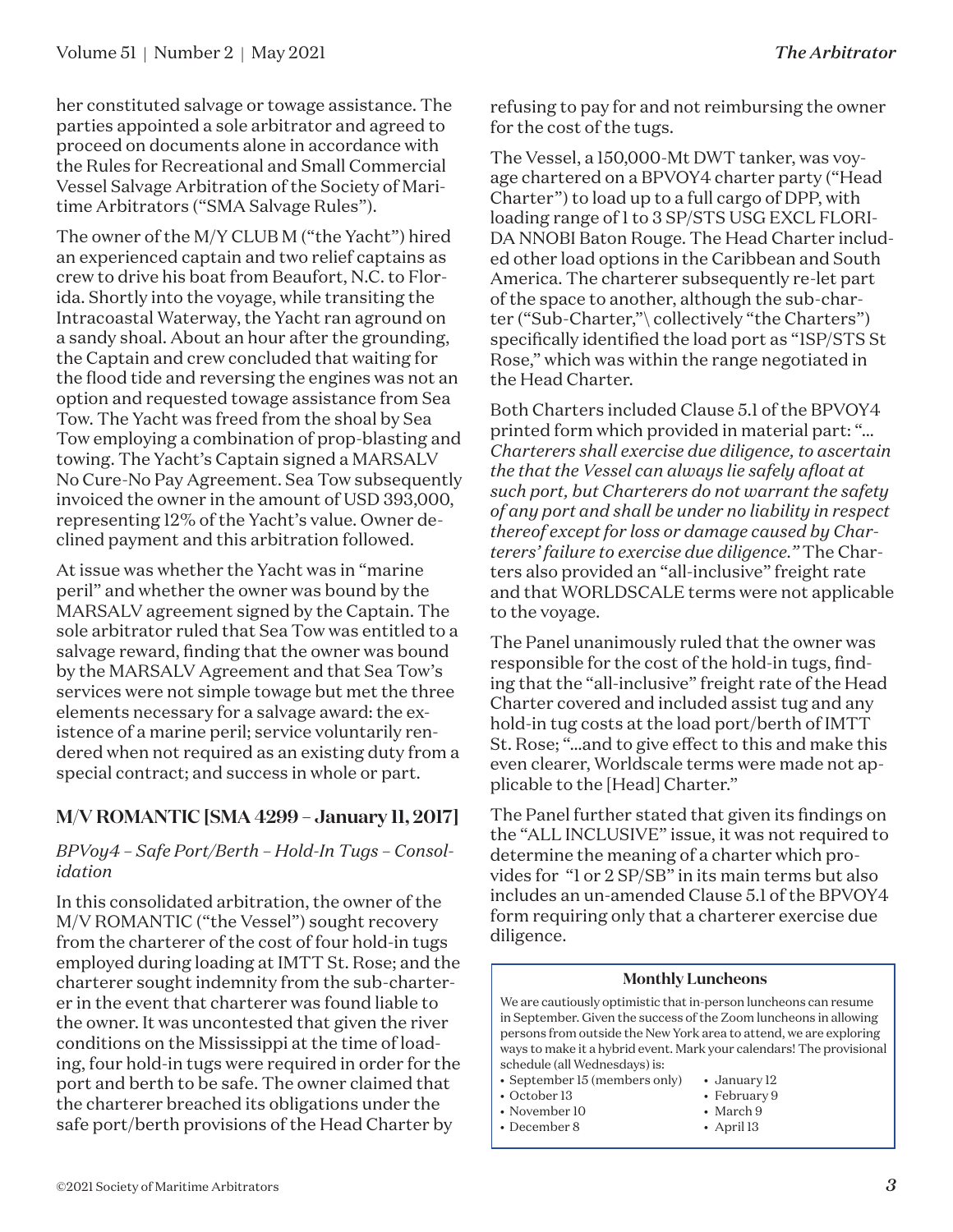### Thorny Issues Raised by Third-Party Discovery in Arbitration\*

#### *By Edward M. Spiro and Christopher B. Harwood, Partners, Morvillo Abramowitz Grand Iason & Anello PC, New York\*\**

In an arbitration, third-party discovery—i.e., seeking documents or testimony from non-parties can raise thorny legal issues, particularly where the non-parties and the arbitrator are located in different jurisdictions. Practitioners seeking to enforce arbitral subpoenas need to consider personal jurisdiction and procedural requirements through the lens of both the Federal Arbitration Act (FAA) and the Federal Rules of Civil Procedure (FRCP). Senior U.S. District Court Judge Jed S. Rakoff for the Southern District of New York recently conducted a nuanced analysis of these issues in *Broumand v. Joseph,* 2021 WL 771387 (S.D.N.Y. Feb. 27, 2021), a subpoena enforcement proceeding where the out-of-state respondents successfully resisted arbitral subpoenas.

### **Background**

In *Broumand,* the underlying arbitration involved the petitioner's claim that two individuals diverted assets from a New York corporation in which the petitioner had an interest. The arbitrator issued subpoenas for documents and testimony to two non-parties who were officers of the corporation. The arbitrator was sitting in New York and the respondents were domiciled in Virginia and California. The arbitrator directed that the "hearing" would proceed via videoconference. After the respondents ignored the subpoenas, the petitioner filed a petition to compel their compliance.

### **Personal Jurisdiction**

Judge Rakoff 's analysis began with the first hurdle for an arbitral subpoena issued to an unwilling third party—personal jurisdiction. To establish personal jurisdiction, a petitioner must show: (1) procedurally proper service; (2) a statutory basis for service; and (3) that service comports with the requirements of due process. Judge Rakoff focused on the second and third requirements.

FRCP Rule  $4(k)(1)(A)$  provides that service may be effected on a person who is subject to service in a court of general jurisdiction in the state where the district court sits. Under New York's longarm statute, a court has general jurisdiction over a nonresident who has systematic contacts with New York such that she is essentially at home in the state. A court has specific jurisdiction over a nonresident who has transacted business in New York and the claims at issue relate to that activity. Judge Rakoff held that the respondents' ongoing contractual relationships with a New York entity were insufficient to establish general or specific jurisdiction. The respondents did not negotiate or execute their contracts in New York, the contracts did not require them to submit payments or notices into New York, and the contracts did not have a New York choice of law provision.

Judge Rakoff recognized, however, that the FAA provides an independent basis to establish personal jurisdiction. Section 7 of the FAA states that an arbitral subpoena "shall be served in the same manner as subpoenas to appear and testify before the court." In *Dynegy Midstream Services v. Trammochem,* 451 F.3d 89 (2nd Cir. 2006), the Second Circuit held that this provision incorporates by reference the service requirements for third-party subpoenas in the FRCP, Rule 45(b)(2). When *Trammochem* was decided, Rule 45(b)(2) limited the service of out-of-district subpoenas to 100 miles from the place of compliance. In 2013, Rule 45(b)(2) was amended to permit nationwide service.

Judge Rakoff considered whether the FAA incorporates Rule 45(b) (2)'s limitations as of the time that the FAA was passed, the so-called "static" approach, or Rule 45(b)(2)'s limitations at the time a subpoena is enforced, the so-called "dynamic" approach. In *Managed Care Advisory Group v. CIG-NA Healthcare,* 939 F.3d 1145 (11th Cir. 2019), the U.S. Court of Appeals for the Eleventh Circuit held that a statute that refers to a "general subject"—as opposed to a specific title or section—adopts the currently effective law on the subject. Based on the FAA's general directive that subpoenas "be served in the same manner as subpoenas to appear and testify before the court," the Eleventh Circuit held that the FAA adopts the dynamic approach to Rule 45(b)(2)'s service requirements. Judge Rakoff followed the Eleventh Circuit's approach. In accordance with the current version of Rule 45(b)(2), Judge Rakoff held that the FAA authorizes nation-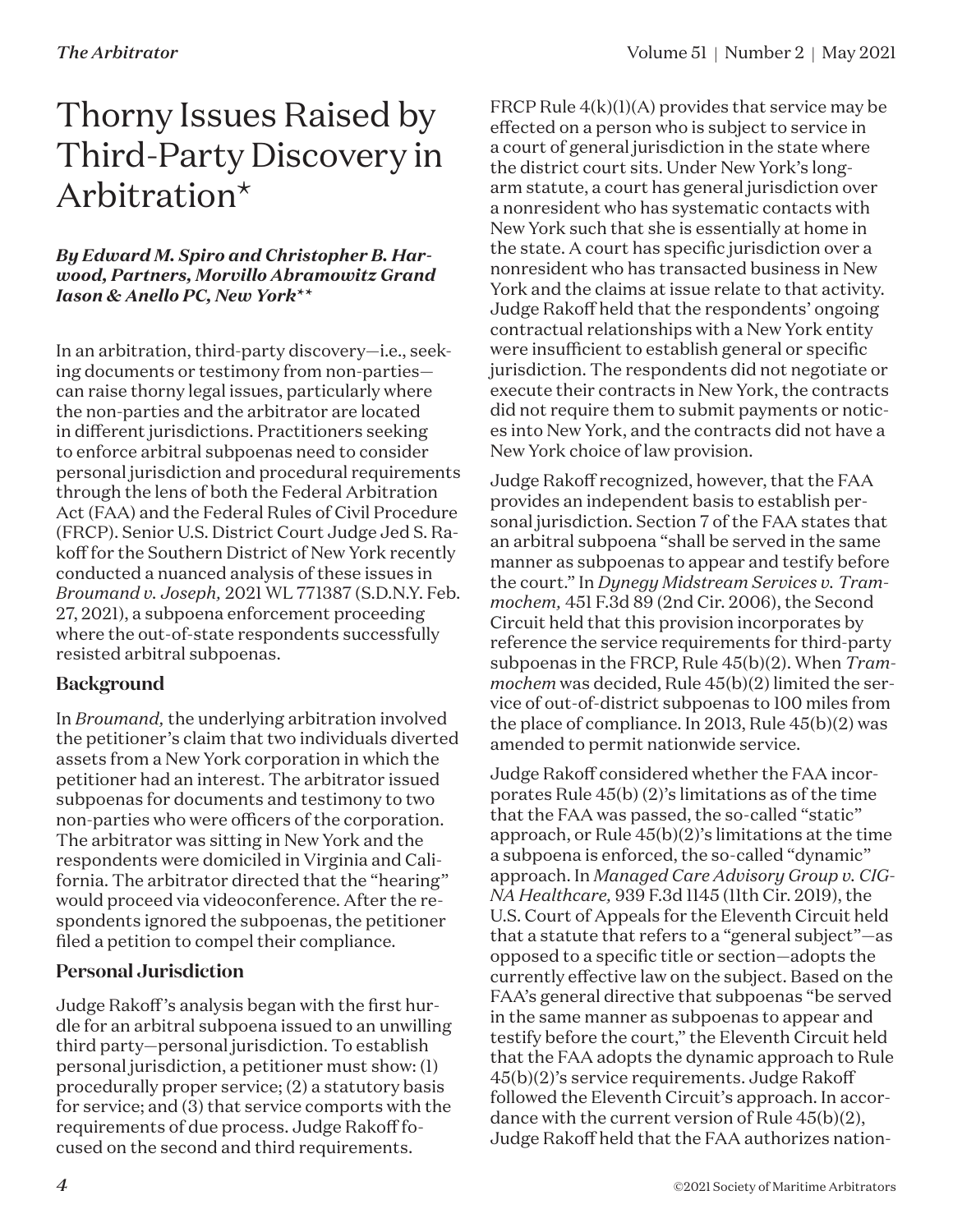wide service of process, and therefore the petitioner established a statutory basis to assert personal jurisdiction over the respondents.

### **Due Process**

For the exercise of jurisdiction to comport with due process, the respondents must have sufficient contacts with the forum and the exercise of jurisdiction must be reasonable. As noted above, the respondents lacked sufficient contacts with New York. However, Judge Rakoff ruled that the minimum contacts analysis properly is based on the respondents' connection with the United States not New York. Although no Second Circuit decision was on point, Judge Rakoff followed the approach of other circuit courts which have held that when (1) a case arises under federal law and (2) the statute authorizes nationwide services of process, personal jurisdiction turns on the served party's contacts with the United States.

Judge Rakoff noted that the out-of-circuit authority was not directly on point because the FAA is not a grant of federal jurisdiction. A party asking a federal court to enforce an arbitral subpoena must provide an independent basis for jurisdiction for example, a federal question in the underlying arbitration or the diverse citizenship of parties in the subpoena enforcement proceeding. The basis for jurisdiction in Broumand was the diversity of citizenship of the parties—not a federal claim. Nonetheless, Judge Rakoff held that the national contacts approach still applied because the court was vindicating the federal policy favoring arbitration. Although the respondents had insufficient contacts with New York, they plainly had sufficient contacts with the United States. In addition, given the minimal burden of testifying by videoconference, Judge Rakoff held that the exercise of personal jurisdiction over the respondents was reasonable.

### **Geographic Constraints**

Judge Rakoff next considered whether the arbitral subpoenas were consistent with the 100-mile geographical limitation in FRCP Rule 45(c). Rule 45(c) provides that a subpoena may compel a third party to testify within 100 miles of her residence or place of employment. Judge Rakoff analyzed two issues: whether arbitral subpoenas are required to comply with the 100-mile limitation, and if so, whether remote testimony can be used to circumvent the limitation.

Although the Second Circuit has not addressed whether Rule 45(c)'s 100-mile limitation applies to arbitral subpoenas, it has analyzed whether other restrictions in Rule 45 apply to arbitral subpoenas. In *Washington Nat'l Ins. v. OBEX Grp.*, 958 F.3d 126 (2d Cir. 2020), the respondents moved to quash arbitral subpoenas under Rule 45(b)(d)(3) because the subpoenas purportedly requested privileged information, and were duplicative, overbroad, and burdensome. The district court exercised its discretion not to address these objections in the context of an arbitral subpoena.

The Second Circuit affirmed and held that the requirements in Rule 45 are not incorporated wholesale into the FAA. Section 7 provides that if a person fails to comply with an arbitral subpoena, the district court in the district where the arbitrator is sitting may "punish said person … for contempt in the same manner provided by law for securing the attendance of witnesses … in the courts of the United States." (emphasis added). The Second Circuit held that this language does not impose Rule 45's obligations on a district court enforcing an arbitral subpoena. It merely indicates that arbitral subpoenas should be enforced in the same manner as subpoenas in civil litigation—i.e., through contempt proceedings. The Second Circuit reasoned that requiring district courts to rule on privilege, burdensomeness, and related objections would frustrate the strong federal policy favoring arbitration. Requiring district courts to address those issues would turn a federal court into a "full-bore legal and evidentiary appeals body" every time a party seeks third-party discovery in arbitration.

The *Broumand* respondents argued that the arbitral subpoenas were unenforceable because they exceeded the 100-mile limitation in Rule 45(c). Notwithstanding *OBEX*, the petitioner conceded that the 100- mile limitation applied to arbitral subpoenas. Judge Rakoff acknowledged the tension between *OBEX's* teaching that a district court need not address privilege and burdensomeness objections to an arbitral subpoena under Rule 45, and the court's application of the geographic requirements in the same rule to the arbitral subpoenas in *Broumand*.

Judge Rakoff drew two distinctions between *Broumand* and *OBEX.* First, the petitioner in *Broumand* conceded that the Court could "simply decline to enforce the subpoena, without technically quash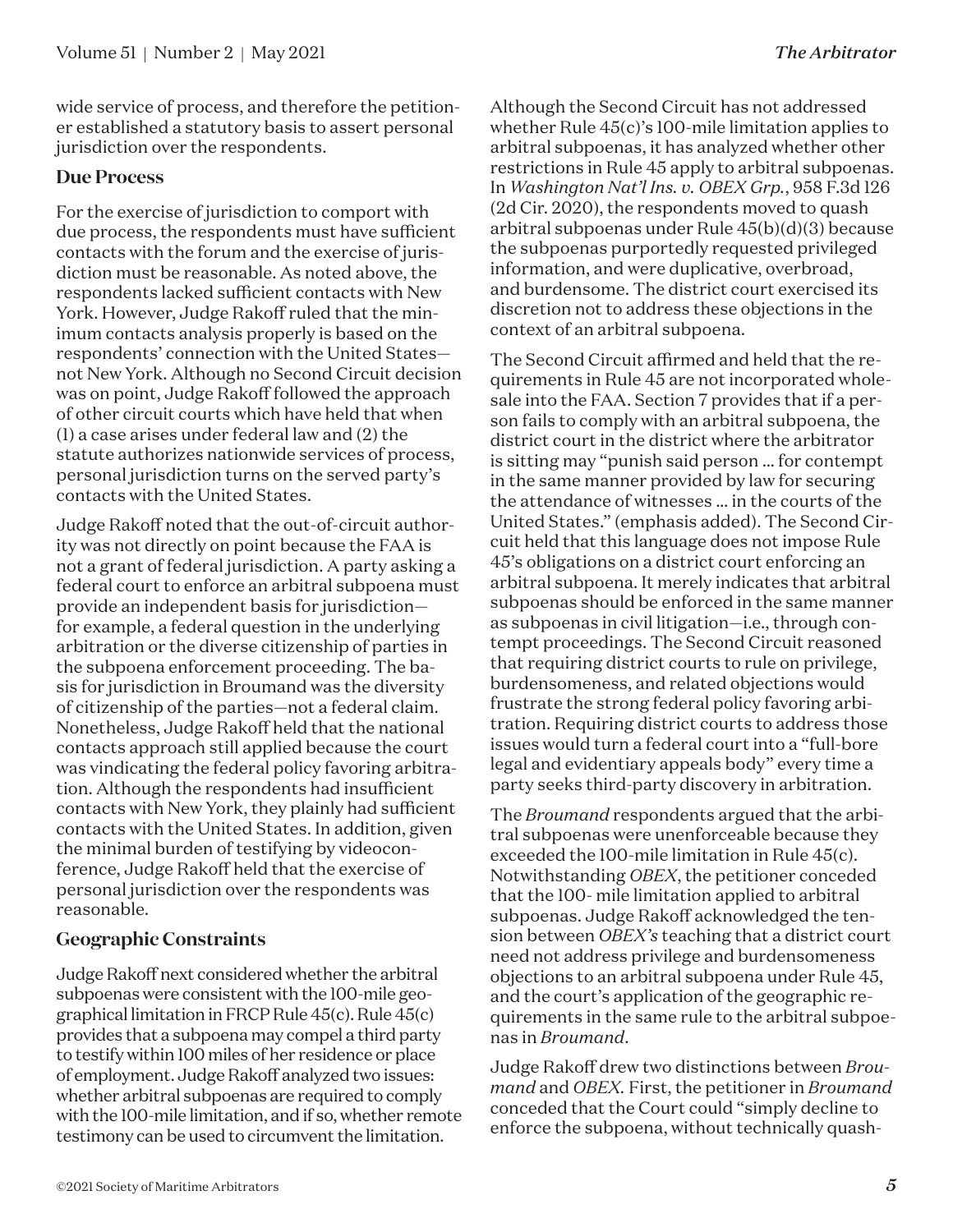ing or modifying it," as the petitioner requested in *OBEX*. Second, Judge Rakoff stated that there was "a colorable argument that the ruling in *OBEX* should not apply" to objections based on the 100 mile limitation. Judge Rakoff reasoned that, unlike a privilege or burdensomeness objection, the 100 mile limitation is "straightforward" to apply and does not entangle a district court in the merits of the arbitration.

Although the petitioner acknowledged that his subpoenas exceeded the 100-mile limitation, he argued that the subpoenas were enforceable because the respondents could testify by videoconference. Judge Rakoff noted that several outof-circuit district courts have approved the use of remote testimony as a way around the 100-mile limitation. Nonetheless, the Court rejected these precedents because the text of Rule 45(c) "speaks, not of how far a person would have to travel, but simply the location of the proceeding at which a person would be required to attend." Judge Rakoff added that any other reading would render the 100-mile limitation a nullity and "bestow upon any arbitrator … the unbounded power to compel remote testimony from any person residing anywhere in the county." Accordingly, Judge Rakoff granted the respondents' motion to dismiss the petitioner's enforcement proceeding based on the 100-mile limit in Rule 45(c).

### **Presence Requirement**

Judge Rakoff concluded by holding that the socalled "presence" requirement of the FAA provided an independent basis to reject the subpoenas. Section 7 states that "the arbitrators … may summon in writing any person to attend before them … as a witness and in a proper case to bring with him" any "record" which "may be deemed material to the case." The FAA does not explicitly authorize document subpoenas. Nonetheless, the Second Circuit (and other circuits) have authorized a workaround by holding that an arbitrator may require a witness to attend a preliminary hearing before the arbitrator for the sole purpose of producing subpoenaed documents. To compel an unwilling subpoena recipient, the arbitrator must be present at the hearing.

The petitioner argued that, given the extraordinary circumstances posed by the COVID-19 pandemic, an arbitrator can satisfy the presence requirement by videoconference. Judge Rakoff ruled that petitioner's "policy concerns … cannot trump the plain meaning of Section 7 of the FAA." The purpose of the presence requirement is to "force an arbitrator to think twice before issuing an arbitral subpoena," and "[a]llowing arbitrators to subpoena nonparties for discovery without requiring the arbitrators to convene and preside over a physical hearing would largely undermine that calculation."

### **Conclusion**

*Broumand* serves as a cautionary note to practitioners seeking third-party discovery in an arbitration. Counsel should be cognizant of the interplay between the FAA and FRCP 45, and, if the discovery sought from a recalcitrant witness is worth the expense, consider arranging for arbitrators to travel in order to comply with geographic limits and to preside over physical hearings

- Reprinted with permission from the April 19, 2021 edition of the NEW YORK LAW JOURNAL © 2021 ALM Media Properties, LLC. All rights reserved. Further duplication without permission is prohibited. For information, contact 877-256-2472 or reprints@alm.com. # NYLJ-04192021-490982
- \*\* Bios are at https://www.maglaw.com/lawyers/edward-spiro and https://www.maglaw.com/lawyers/christopher-harwood. Curtis Leitner, counsel at Morvillo Abramowitz, assisted with the preparation of this article.

### Mediation of Disputes Arising Out of Maritime Contracts: An Idea Whose Time Has Finally Come?\*

### *By LeRoy Lambert, President, SMA*

Question presented: *Mediation of Disputes Arising Out of Maritime Contracts: An Idea Whose Time Has Finally Come?*

My answer: *"I don't know if its time has come or not."*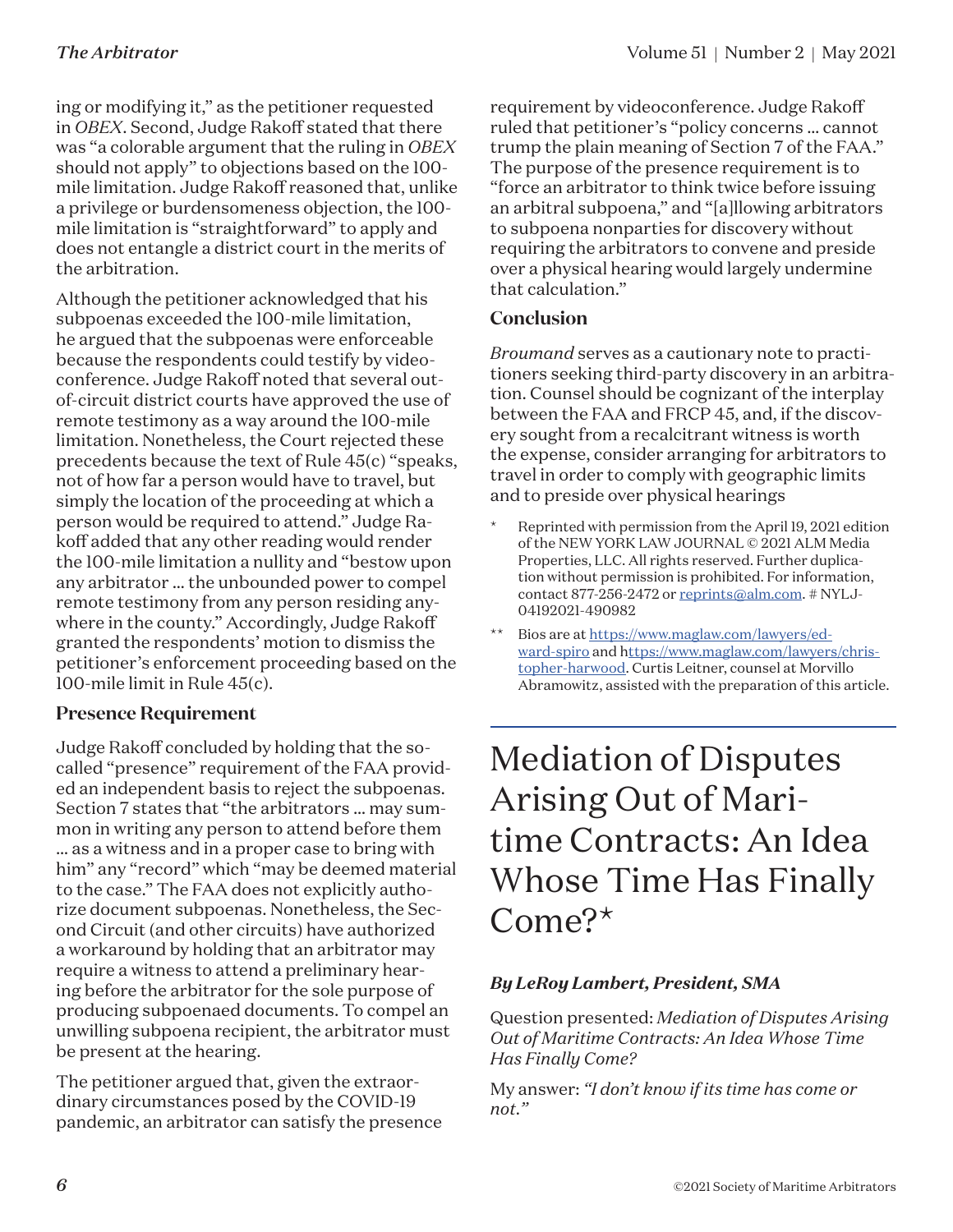I present here some reasons why/why not and also identify opportunities for all of us – lawyers and arbitrators and mediators—to expand our opportunities. My view is based on my 25 years in private practice, 11 years at the Standard Club, and, more recently, serving as arbitrator and occasional mediator.

Today, virtually every maritime/commercial case in the courts is mediated before a third-party mediator. No maritime/commercial case goes to trial without first being mediated.

Most disputes, whether subject to litigation or arbitration, settle. That was true before mediation became the rage and remains the case now.

Before mediation became the rage, lawyers settled cases through dialogue, occasionally with a nudge from the judge. The timing varied, depending on factors specific to the dispute, but, sooner or later, there was an "unmediated" dialogue about settlement.

With respect to maritime contractual disputes subject to resolution by arbitration in New York, I believe this traditional method of "unmediated" settlements remains the model. In maritime arbitrations in London, during my 11 years at the club, I began to see mediations, especially in high value cases, but still, in my experience, mediation is not the norm there, either, for maritime contractual disputes subject to arbitration.

As to the universal acceptance of mediated settlements in litigated disputes and why lawyers lost the knack of settling cases between themselves, I started compiling a list, but the list took on a life of its own. One factor may be that the lead up to a trial is more structured than many arbitrations. Once discovery is over, the parties know their respective cases, and then, if not before, the judge sends the parties to mediation. Plus, the judge, often as not, is just as happy, if not happier, to have the case go away without a trial.

Anyway, while interesting for many of us old-timers, I decided it was not worth spending further time on trying to understand why mediation became the norm for litigated disputes. Mediation in those cases is here to stay.

So, here, my focus is on charter party/contract of affreightment disputes, historically the bread and butter of New York and London maritime arbitration. That's the world where mediation has not taken root.

#### Why?

Maritime arbitration already is – indeed, it was the original – "alternative dispute resolution." Those in a specialized field are, in effect, asking respected and trusted peers to review the facts in the light of the law, the contractual terms, and practice in the trade and to declare which party is right.

In fact, when you hear descriptions of the early days of the SMA or those preceding its formation, it shares as much with the evaluative mediation model as it does with arbitration today (which has become more like litigation): "Hey, Joe. Bill and I have a dispute. Let's have lunch. I'll bring my documents. Bill will bring his. We'll explain it to you. You tell us what you think. We'll agree to live with the result we come to by the end of lunch."

But this was in a post WWII period when business was good with many new participants. Deals and charters were plentiful.

Industry consolidation has reduced the number of players and the number of disputes. I am not persuaded that there are as few disputes as the numbers might indicate. But I do believe consolidation has caused a decline in the number of disputes which parties are WILLING to take to and through an arbitration. There aren't as many "customers." There aren't as many shipowners/operators. Return business is key. As is said of marriage, going to arbitration with a contractual partner is not to be done unadvisedly or lightly; but reverently and soberly.

In addition to pressure brought on by consolidation, I believe internal compliance looms large. A modern organization, at every level, has procedures which purport to control, if not eliminate, risk and unforeseen/unprovided for consequences. Internal and external auditors have risen up to check and report to management whether boxes are ticked. If a dispute between two responsible, solvent companies that are parties to a contract reaches the appointment of arbitrators, that dispute has already run a gauntlet of compliance markers. While these markers may not be designed to dissuade persons from proceeding, that is often the result.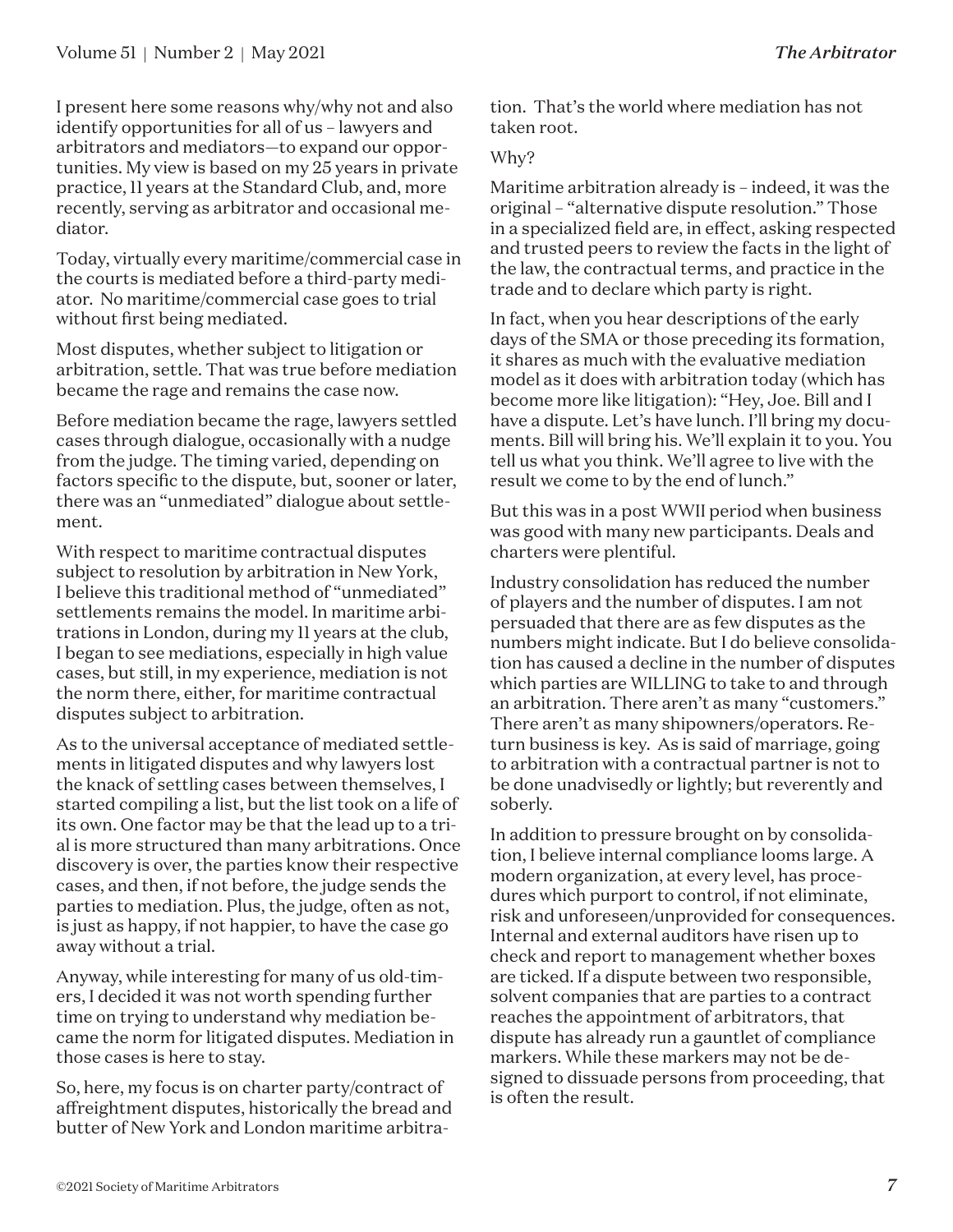Here's a typical example, a composite of many matters I handled at the club. Remember, too, that many charterers and traders have entries with a club today. A P&I club is not just for owners – P&I club claims executives see things from both sides.

- A person in the operations / chartering department gets exercised about a dispute. An unusual fact, a novel interpretation, an unexpected defense, the prospect of an unexpected increase in revenue, dramatic market shifts, ambiguities which arise because the parties did not pay attention to rival rider clauses – the causes are varied.
- Due to industry consolidation, however, the potential dispute is likely with a party who is or it is hoped will be a return charterer or a quality owner/operator who otherwise provides good service. Indeed, many companies act as owners AND charterers. Lines are blurred. If the wording of that clause helps me here, it may hurt me there. Is there a way to work it out without involving in-house legal or an insurer? Leaving it ambiguous may be in my interest.
- But the dispute is not resolved. The operations/ chartering person remains exercised. Practically all charter parties have a broker. Brokers have always been there, and are there today, to head off a dispute. Brokers are, in reality, "early intervention" mediators. They know the trade, they know the clauses, they know the parties, they know the degree to which the parties need each other. They have the motive and opportunity to head off a dispute, and often do.
- But, here, the brokers are not able to work any magic. The dispute is escalated to the inhouse lawyers and/or the risk manager who has no real desire to incur the costs of litigation or arbitration.
- And, here, let's pause to give ourselves credit. The SMA has issued over 4400 awards. Books such as *Time Charters* and *Voyage Charters* and the many English law treatises are invaluable resources for inhouse counsel or outside lawyers. A pool of experienced lawyers and defense club managers who know the law is readily available. A good chance exists that the issue giving rise to the dispute which has made it this far has occurred before. Advice is given to the operations/ chartering person. Armed with "the answer," the operations/chartering person

reengages with his or her valuable contractual party. The brokers, too, re-engage.

- Alas, the other side still sees it differently and has consulted with its lawyer who has provided a different answer. Or perhaps one party or the other decides it's had enough, time to show who's boss and bring its good customer or service provider to heel.
- From a P&I Club/Defense Club perspective, the decision to support a member in the defense or prosecution of a claim is under PERIODIC review pegged to milestones in a case.
- "Okay," the club sighs, "it's a genuine issue. You are a good member. You've paid your premium. Let's appoint an arbitrator and see if that prompts a settlement." Or, "Fine, they've appointed an arbitrator, we'll appoint one." Oh, oh. Now a chair is selected and the chair asks "how do the parties wish to proceed?"
- No one is blinking. Costs are about to be incurred. The defense club reminds that most cases settle. Maybe it reaches out to the club behind the other side. Or perhaps the CEO has heard that you want to arbitrate with a key customer or you are jeopardizing the relationship with one of the few ship operators who can handle your needs. Maybe your CEO just got an earful from the CEO of the other side at an industry cocktail reception or dinner. Your CEO calls you in to explain. You explain; the CEO decides to give you some rope.
- So, despite having been pummeled by all these stick wielders, the dispute exits THIS gauntlet. The dispute survives. Each side remains persuaded that it is right and resolves to prove that it is right.
- Once the arbitration starts, things do not always go as planned. A fact one assumed to be true turns out to be open to serious question. The other side finds a decision or award which your side had not taken into account or interpreted differently. A witness does not do well. The expert waffles.

At each of the points above, an opportunity for settlement presents itself. And, as noted, experienced lawyers may be able to reach a settlement directly, as they do under the traditional model. At the same time, however, each of these points presents an opportunity for mediation by a third-party mediator.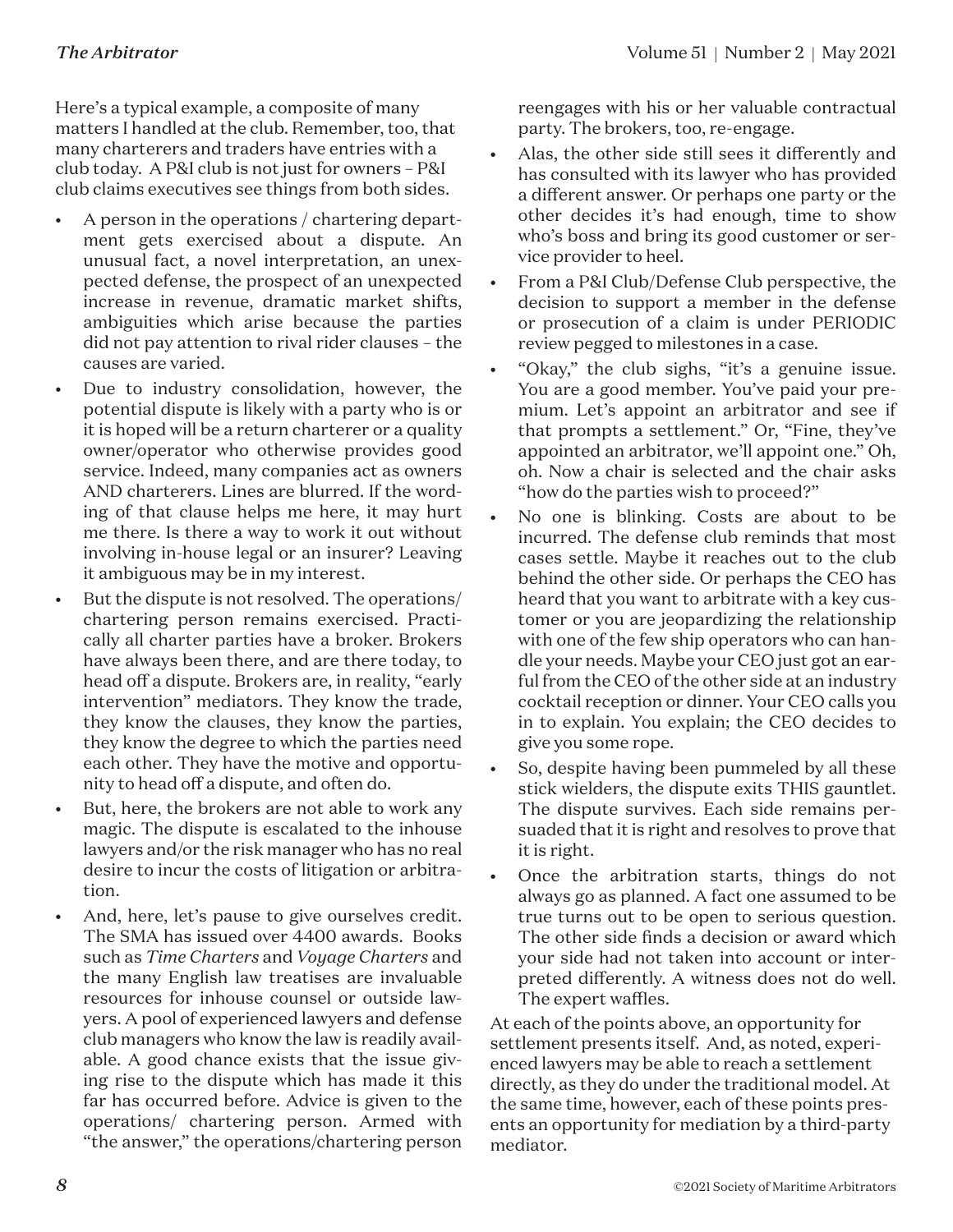However, some may have a concern that mediation somehow competes with arbitration, that alternative dispute resolution is a zero-sum game. I suggest we reflect upon the experience in other areas where mediation now thrives – both mediators (who in this case will also be SMA arbitrators) and lawyers are as busy as ever. I believe a good case can be made that to the extent those involved in arbitration of maritime contractual disputes fail to offer/embrace mediation, they are losing opportunities, not gaining them.

Plus, while most cases settle, many still go through a trial and an appeal. The same, I suggest, will happen to arbitration. Not every mediation will succeed.

Moreover, and despite much of what I have said above, my experience is that many disputes are out there, big, small, medium, interesting, dull, you name it: those disputes are out there. However, a fear –sometimes grounded, but often not – of incurring costs disproportionate to the value of the claim, including the opportunity costs of employee time dealing with it, can result in poorly considered decisions about resolution of claims, whether as to timing or amount.

#### What then to do?

If I am correct that legitimate, interesting disputes are – for whatever reason — not being presented to arbitrators and/or mediators, then, if the disputes won't come to us – lawyers and arbitrators – we should go to the disputes. We should find ways to be involved in resolving such disputes. If our end-users need capable short order cooks, not gourmet chefs, we need to show we can be short order cooks. The greater, after all, does include the lesser.

The SMA Shortened Arbitration Procedure is one way the SMA has responded to this need. I have done several and have enjoyed the process. The SMA Shortened Procedure gives the parties the satisfaction of having presented a discrete, interesting dispute and of getting an answer for a known cost. This Shortened Procedure eliminates the fear of disproportionate costs: https://www. smany.org/arbitration-S-rules-sep-15-2010.html.

Clearly, though, early presentation to a mediator can meet this need, too, for example, at the time the parties realize that they have a genuine difference of opinion and/or the monetary swing is too great not to test the will of the other side.

Equally, mediation can assist parties at the subsequent critical points identified in the scenario described above, even after an arbitration has commenced. The SMA has recognized this.

- In 1999, the SMA adopted Mediation Rules. The Mediation Rules were revised in 2016: https:// www.smany.org/mediation-rules.html/.
- The SMA has a standing Mediation Committee, chaired by Rob Milana.
- 22 SMA members have experience as mediators; 19 have completed courses and obtained credentials; most of those 19 attended a course which then chair Mike Fackler developed with and through the City Bar Association focusing on maritime claims.
- Other SMA members are brokers, who, as noted above, are in fact skilled in the art of bringing parties to an agreement.
- To the lawyers reading this: most SMA arbitrators know you; you know us. Your clients may as well. Taking a pause in the case with a trusted mediator cannot hurt, can it?
- Presenting a case to an SMA mediator in its early, middle, or final stages also documents that the lawyer tried to resolve the dispute. It covers you with your client and your client's insurer. If you are inhouse, then it covers you with your management and CEO. If nothing else, presenting your dispute to an SMA mediator allows the parties to see the amount the other is willing to pay/accept. Knowing that, the parties and their insurers can make an informed decision both on the merits as well as whether the costs, and the risk of recovering them or being forced to pay them, make it worthwhile to proceed.

If you are at any of these key points, consider recommending mediation before an SMA mediator. In my experience, I can't imagine a club declining to agree to support the costs. And if a settlement does not materialize on the first go at mediation, then the mediator will be around after more information is developed to again assist.

Although my focus here has been on maritime contractual disputes, SMA mediators are available to assist as mediators in all types of maritime cases: cargo, collisions, dock damage as well as contractual disputes arising out of contracts which may not have an arbitration clause: repair contracts, terminal contracts, agency contracts. Why choose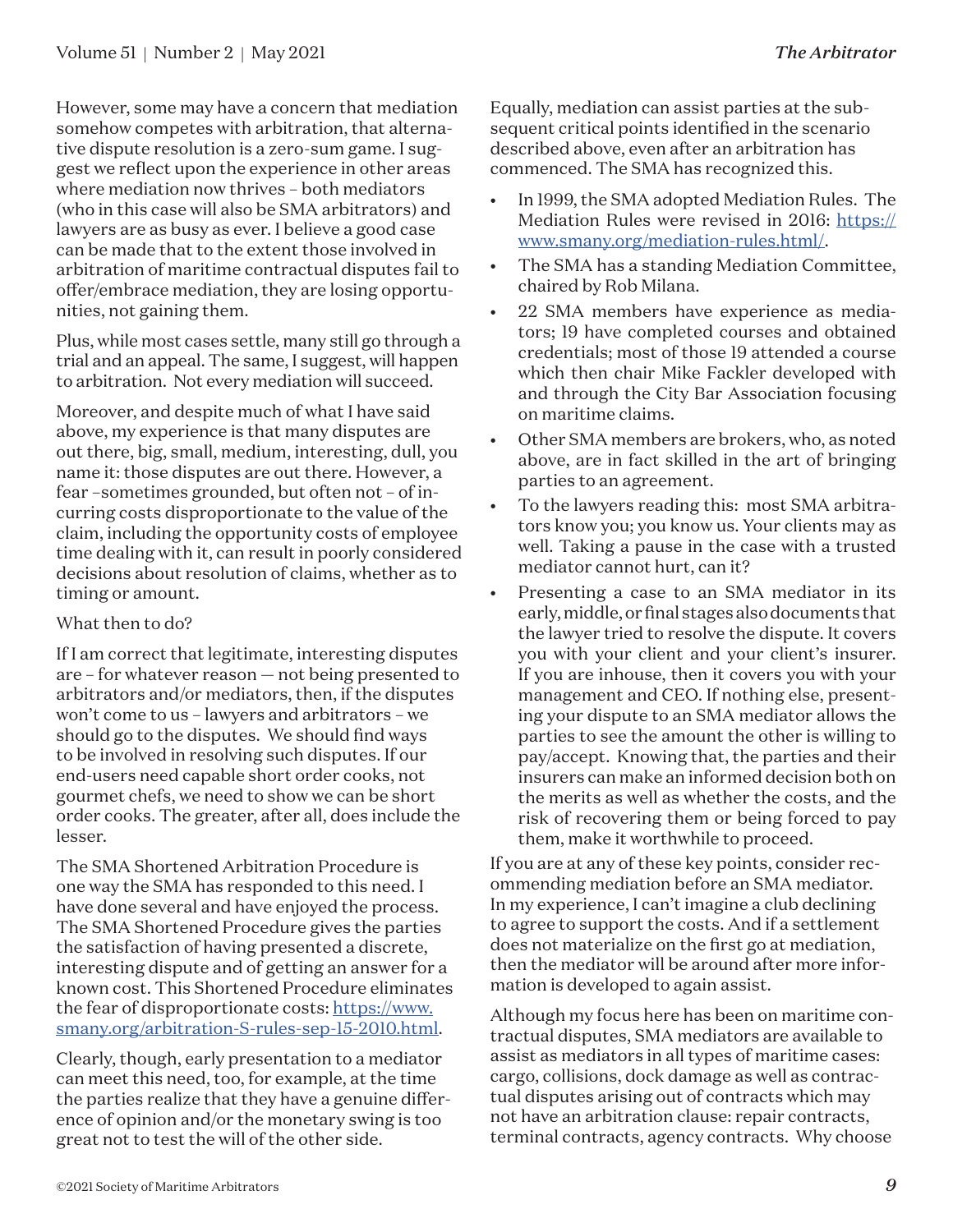a stranger who does not know your maritime business?

The text of this article, slightly revised here for publication, was presented by Mr. Lambert on April 29, 2021, via Zoom, to the members of the ADR Committee of the Maritime Law Association of the United States.

### SMA's 2021 Online Educational Seminar: Maritime Arbitration In New York

#### *By Austin L. Dooley, Dooley Seaweather Analysis, Inc., SMA Member/Former SMA President, Chair, SMA Education Committee*

This past February and March, the SMA offered its educational seminar "Maritime Arbitration in New York" as an online program. There were 12 participants from as far away as Costa Rica, London, and sunny Long Beach, California. Some actually took part while traveling and/or working; one was surveying cargo on a barge in the Mississippi River and another from the bridge of ship docked in the port of Long Beach. The London attendee was marooned there by COVID and could not return home to Florida. Others joined in from offices and homes in Louisiana, Florida, and Texas as well as NYC and Long Island. Perhaps the most enviable login location was near the beach in Costa Rica.

The program lectures were given by S.U.N.Y. Maritime College Professor Jeff Weiss. On each of four consecutive Thursday afternoons (NY time), attendees logged in to the SMA's Zoom account for a three hour lecture. Without missing a single step, Jeff was able to transition from the traditional in-person conference room seminar to the live on-line zoom meeting. The online and "internetification" of the program allowed the attendees to view a digital library of material from past SMA awards and publications. This library was available throughout the seminar and served as a key reference for the group's discussion of SMA rules and practices, as well as issues of maritime law that impact legal practices in New York arbitration. Detailed online lecture outlines were provided

days before the meetings so that background material could be reviewed prior to each meeting. In addition, the Zoom software allowed for lively and effective online discussions during the lectures.

With great help from the MLA's CLE committee chair Brian Eisenhower of Hill Rivkins, the two attorneys participating in the program were able to certify for 12 hours of CLE credit.

The SMA arbitration educational course has a long history. I asked Past SMA President Tony Siciliano about the early life of the program over the course of the Society's 56 years. Tony reported:

WOW! That's a good question. My best recollection is that casual sessions were held after work at a downtown restaurant called 'Bustos'. Back then, those casual sessions were only available to newly admitted members. That may have been a good approach because our founding members often interrupted the sessions with urgent calls to the bar to replenish their glasses.

Tony gave the names of several SMA early and founding members to the list of instructors as well as the help received from the World Trade Institute (an organization set up to enhance the level of understanding of international commerce and maritime business in the 1970's and '80's). I took the course in the early 1980's when it was conducted by the SMA under the WTI umbrella.

Tony described the leadership roles of former SMA Presidents Fred Sauer and Don Zubrod in transitioning the course to a more formal program:

I believe it was Fred Sauer who was the chief proponent for a more formal and instructional format. Fred's efforts led to the World Trade evening sessions which lasted several weeks. The practice of limiting the sessions to only newly admitted SMA members was discontinued. Instead, the World Trade sessions were opened to persons aspiring to become members of SMA and anyone else interested in learning about the conduct of maritime arbitration in the port of New York. Don Zubrod went on to shape the World Trade lectures into the outstanding arbitral educational opportunity you remember. Don arranged for the group at each session to be addressed on matters maritime by leading arbitrators and members of the New York maritime bar.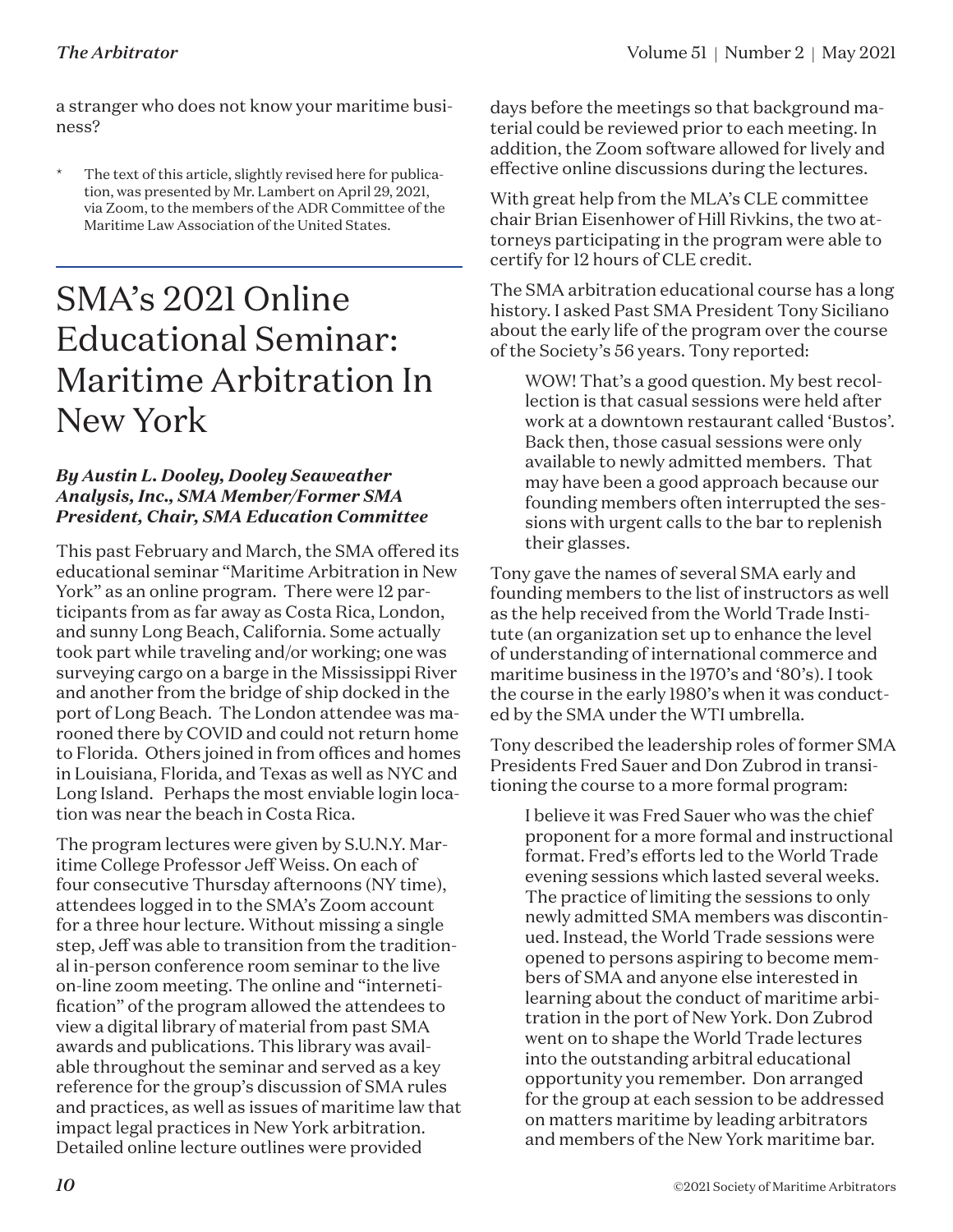Together with my dear friend, the late Michael van Gelder (Lord how I miss him!), I had the privilege of proctoring two seasons of such sessions. Michael and I would stage a Mock Arbitration using an actual but as yet unpublished case on which basis the attendees were graded. Using the actual briefs exchanged, each of us would play the roles of opposing counsel. Ah, what great fun it was !!!

Today's SMA program was re-organized about 16 years ago under the direction of the Board of Governors and has seen well over 100 people take the course. The venue has bounced around from the Yale Club to South Street Seaport to Midtown to Stamford. The SMA Education Committee members Jamie Greenlees and Klaus Mordhorst have been active in ensuring the success of the program as has Patty Leahy's administrative management. Also, Professor Jeff Weiss' professional skills and approach to the seminar has made it an ADR educational success. Of course, our late committee member Captain Raj Jadhav's participation is missed.

The SMA will run a second online session of the program in the fall of 2021. Details to be announced.

My sincerest thanks to Tony for his enriching content and editorial suggestions for this article.

### Loose Ends

### **Changes**

LeRoy Lambert has been an editor of The Arbitrator since 2013. LeRoy is stepping down to focus on his duties as President of the SMA. Dick Corwin, Sandra Gluck and Louis Epstein will be the editors going forward.

### **CMA Shipping 2021**

This annual conference will be part of North American Shipping Week and will take place in Stamford on October 13-15. The SMA's Louis Epstein will make a presentation on *force majeure* clauses in international commercial contracts.



### **CMA Golf Outing**

The CMA's Spring Golf Outing was another success. Ninety-two golfers (23 foursomes) participated. The SMA was pleased to sponsor two holes. Participants included SMA Board of Governor Molly McCafferty who played in a foursome consisting of Molly, Mike Unger, head of Britannia's office in New York, Pierce Power of Martin Ottaway, and Nick Makar of the Marshall Islands Registry. Molly led them to a 5th place prize! Vice-President Meehan attended the dinner at which the SMA and other sponsors were recognized and thanked.

### **Offshore Wind**

Not long after the SMA had a January presentation from Ross Gould, a Business Network for Offshore Wind vice-president, concerning latest developments in the tri-state area, the U.S. Department of Interior announced a new priority Wind Energy Area in the New York Bight, with a lease sale expected for late 2021/early 2022. The U.S. Department of Transportation identified \$230 million for port infrastructure improvements and the Department of Energy is facilitating \$3 billion in loan support for the industry.

### **Marine Insurance Americas**

As part of the "Marine Insurance Americas" virtual event June 1-3, the SMA's Molly McCafferty is speaking as part of a panel discussion concerning "Social Inflation – Feeling the Pain, Fueling the Claim!," a session which will explore the ramifications of a perceived upward trend in the size of claims.